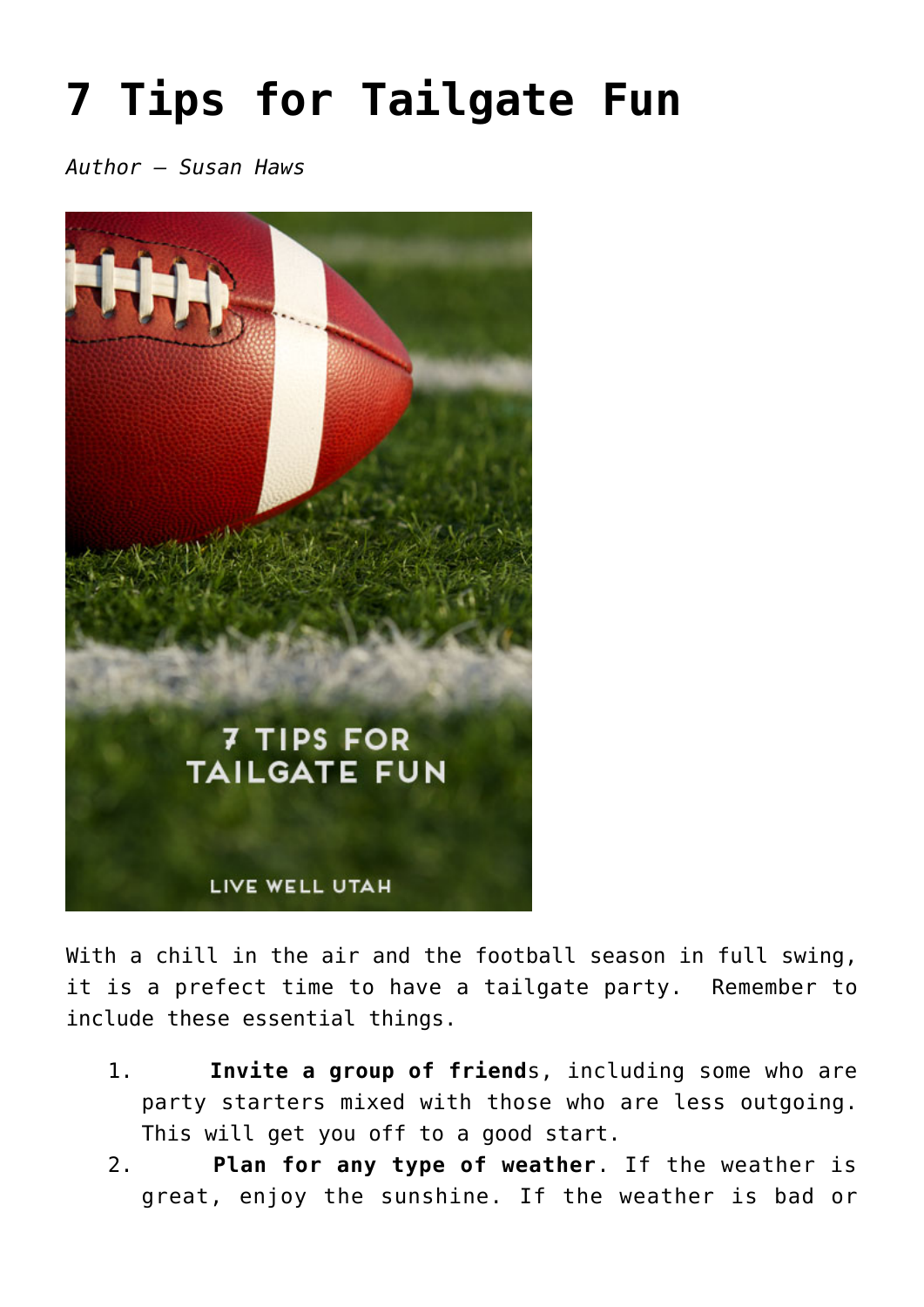stormy, be prepared by having an awning or tarp for protection. A portable heater could come in handy on a really cold day.

- 3. **Have enough food to feed your guests**. Portable food that can be prepared in advance works best. Food can have a theme. Serve Kickoff Chili or Hammering Hot Dogs.
- 4. **Don't forget the little things that are essential**, like plates, utensils, cups and napkins. Focus on keeping cold items cold and hot things hot. Have large garbage bags to help make clean up easy. If garbage cans are available, use them, but if not, be considerate and carry your garbage out, like when you camp or backpack.
- 5. **Have some games**, music or decorations to celebrate the occasion. Banners or team flags work great.
- 6. **Chairs are a must**. If people forget to bring their own, have some on hand. Be sure to tell people how to find you. Have a prearranged meeting place or you can tell them where you hope to set up and be early enough to get your spot.
- 7. **Have fun!**

Here's a great tailgate recipe:

## **Kickoff Chicken Chili**

- 1 Tbsp. olive oil
- 1 Tbsp. sugar
- 1 Tbsp. butter
- 1 bay leaf
- 1 medium onion, finely chopped
- 2 tsp. ground cumin
- 1 garlic clove minced finely
- 1 tsp. onion powder, garlic powder, chili powder
- 2 cans kidney beans rinsed and drained
- $\frac{1}{4}$  tsp. crushed red pepper flakes, celery seed, pepper
- 2 cans pinto beans or black beans rinsed and drained
- $\frac{1}{2}$  tsp. salt
- 1 can of diced tomatoes un-drained